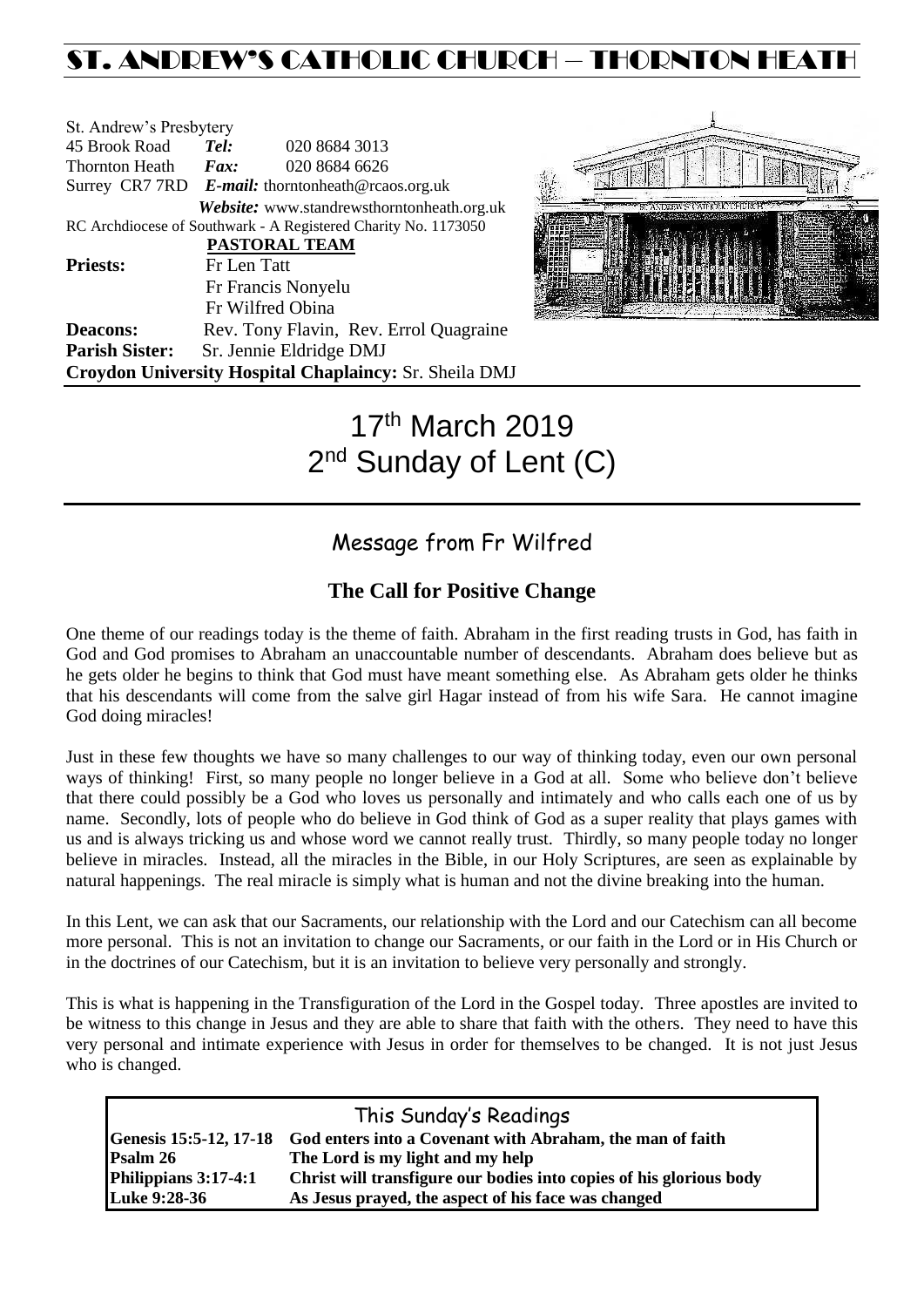### Diary for the Week

| Sunday 17th March              | 6.00pm (Saturday)             | First Mass of Sunday                   | Annamma Joseph RIP            |
|--------------------------------|-------------------------------|----------------------------------------|-------------------------------|
| 2 <sup>nd</sup> Sunday of Lent |                               |                                        |                               |
|                                | 9.30am                        | <b>Mass</b>                            | Death Anniversary RIP         |
| St Patrick's Day               | 11.30am                       | Mass                                   | Parishioners                  |
|                                | 4.00pm                        | <b>Confirmation Session 4</b>          |                               |
|                                | 5.00pm                        | <b>Rosary</b>                          |                               |
|                                | $5.15 - 5.45$ pm              | <b>Exposition and Benediction</b>      |                               |
|                                | 6.00 <sub>pm</sub>            | Mass                                   | Michael Frackiewicz RIP       |
|                                | $7.00 - 9.00$ pm              | <b>Charismatic Prayer Group</b>        |                               |
| Monday 18th March              | 7.30am                        | Mass                                   | Orlando Gonsalves             |
| St Cyril of Jerusalem          | 10.00am                       | Mass                                   | Mary Fernandes RIP            |
| Dan 9:4-10                     | 12noon                        | <b>Mass in Hospital</b>                |                               |
| Lk 6:36-38                     | $5.45 - 7.15$ pm              | <b>Beavers (hall)</b>                  |                               |
|                                | $7.00 - 8.00$ pm              | <b>Parish Surgery</b>                  |                               |
|                                | 7.00pm                        | <b>PPC</b> Meeting                     |                               |
|                                | $7.30 - 9.00$ pm              | Scouts (hall)                          |                               |
| Tuesday 19th March             | 7.30am                        | Mass                                   | Frank Lane                    |
| St Joseph                      | 10.00am                       | <b>Mass</b>                            | Special Intention of C.C.     |
| 2 Sam 7:4-5. 12-14. 16         | 7.45pm                        | R.C.I.A.                               |                               |
| Rom 4:13. 16-18. 22            |                               |                                        |                               |
| Mt 1:16. 18-21. 24             |                               |                                        |                               |
| <b>Wednesday 20th March</b>    | 7.30am                        | Mass                                   | Rose Freeman RIP              |
| Jer 18:18-20                   | 10.00am                       | <b>Mass followed by Stations</b>       | Imelda Stuart RIP             |
| Mt 20:17-28                    |                               | of the Cross                           |                               |
|                                | 2.00 <sub>pm</sub>            | <b>Active Retirement Group</b>         |                               |
|                                | 6.00pm                        | <b>Lectio Divina Group (hall)</b>      |                               |
|                                | 7.30pm                        | <b>Legion of Mary (hall)</b>           |                               |
| Thursday 21st March            | 7.30am                        | Mass                                   | For the Suffering Souls RIP   |
| Jer 17:5-10                    | 10.00am                       | <b>Mass</b>                            | Miram Frances Vanda Sleeg RIP |
| Lk 16:19-31                    | $7.00 - 8.30$ pm              | <b>Cubs (St James the Great)</b>       |                               |
|                                | 7.00pm                        | <b>Baptism course</b>                  |                               |
|                                | 7.15pm                        | Lenten Film (hall)                     |                               |
| Friday 22 <sup>nd</sup> March  | 6.30am                        | Mass                                   | Donovan Family                |
| Mt 21:33-43.45-46              | 10.00am                       | <b>Mass followed by Stations</b>       | Eileen Tatt RIP               |
|                                |                               | of the Cross                           |                               |
|                                | 8.00pm                        | <b>Stations of the Cross</b>           |                               |
| Saturday 23rd March            | 9.30am                        | <b>Mass</b>                            | <b>Holy Souls</b>             |
| St Turibius of Mongrovejo      | $9.50 - 11.15$ am             | <b>First Holy Communion</b>            |                               |
| Mic 7:14-15. 18-20             | $10.00 - 10.30$ am            | <b>Confessions</b>                     |                               |
| Lk 15:1-3. 11-32               | 12noon                        | <b>Altar Server training</b>           |                               |
|                                | $5.00 - 5.30$ pm              | <b>Confessions</b>                     |                               |
|                                | 6.00 <sub>pm</sub>            | First Mass of Sunday                   | Canon Francis Moran RIP       |
| Sunday 24th March              | 9.30am                        | Mass (1 <sup>st</sup> Scrutiny for The | Private Intention             |
| $3^{rd}$ Sunday of Lent        |                               | Elect RCIA)                            |                               |
|                                | 11.30am                       | Mass                                   | Parishioners                  |
|                                | 4.00pm                        | <b>Confirmation Session 5</b>          |                               |
|                                | 5.00pm                        | <b>Rosary</b>                          |                               |
|                                | $5.15 - 5.45$ pm              | <b>Exposition and Benediction</b>      |                               |
|                                | 6.00 <sub>pm</sub>            | <b>Mass</b>                            | Lesley Fitzsimmons RIP        |
|                                | $7.00 - 9.00$ pm              | <b>Charismatic Prayer Group</b>        |                               |
|                                |                               |                                        |                               |
|                                |                               |                                        |                               |
|                                |                               | Money Matters                          |                               |
|                                | <b>Collection Last Sunday</b> |                                        | £1,444.54                     |

|                                                                                                             | Money Matters                 |                                                                                                                                                                                                                                                                                                                     |
|-------------------------------------------------------------------------------------------------------------|-------------------------------|---------------------------------------------------------------------------------------------------------------------------------------------------------------------------------------------------------------------------------------------------------------------------------------------------------------------|
|                                                                                                             | <b>Collection Last Sunday</b> | £1,444.54                                                                                                                                                                                                                                                                                                           |
|                                                                                                             | Payment by Standing Order     | £ 761.00                                                                                                                                                                                                                                                                                                            |
|                                                                                                             | Total offertory               | £2.205.54                                                                                                                                                                                                                                                                                                           |
|                                                                                                             | Thank you for your generosity |                                                                                                                                                                                                                                                                                                                     |
| Altar Servers<br>$\mathbf{T}$ $\mathbf{L}$ $\mathbf{L}$ $\mathbf{T}$ $\mathbf{L}$ $\mathbf{L}$ $\mathbf{T}$ |                               | Church Cleaners<br>$TL_{1}^{*}$ and $TL_{2}^{*}$ $PL_{3}^{*}$ $PL_{4}^{*}$ $PL_{5}^{*}$ $PL_{6}^{*}$ $PL_{7}^{*}$ $PL_{8}^{*}$ $PL_{1}^{*}$ $PL_{1}^{*}$ $PL_{1}^{*}$ $PL_{1}^{*}$ $PL_{1}^{*}$ $PL_{1}^{*}$ $PL_{1}^{*}$ $PL_{1}^{*}$ $PL_{1}^{*}$ $PL_{1}^{*}$ $PL_{1}^{*}$ $PL_{1}^{*}$ $PL_{1}^{*}$ $PL_{1}^{*$ |





This week Team 2 This week Sancho's Dusters<br>Next week Team 3 This week St Jude's Group Next week St Jude's Group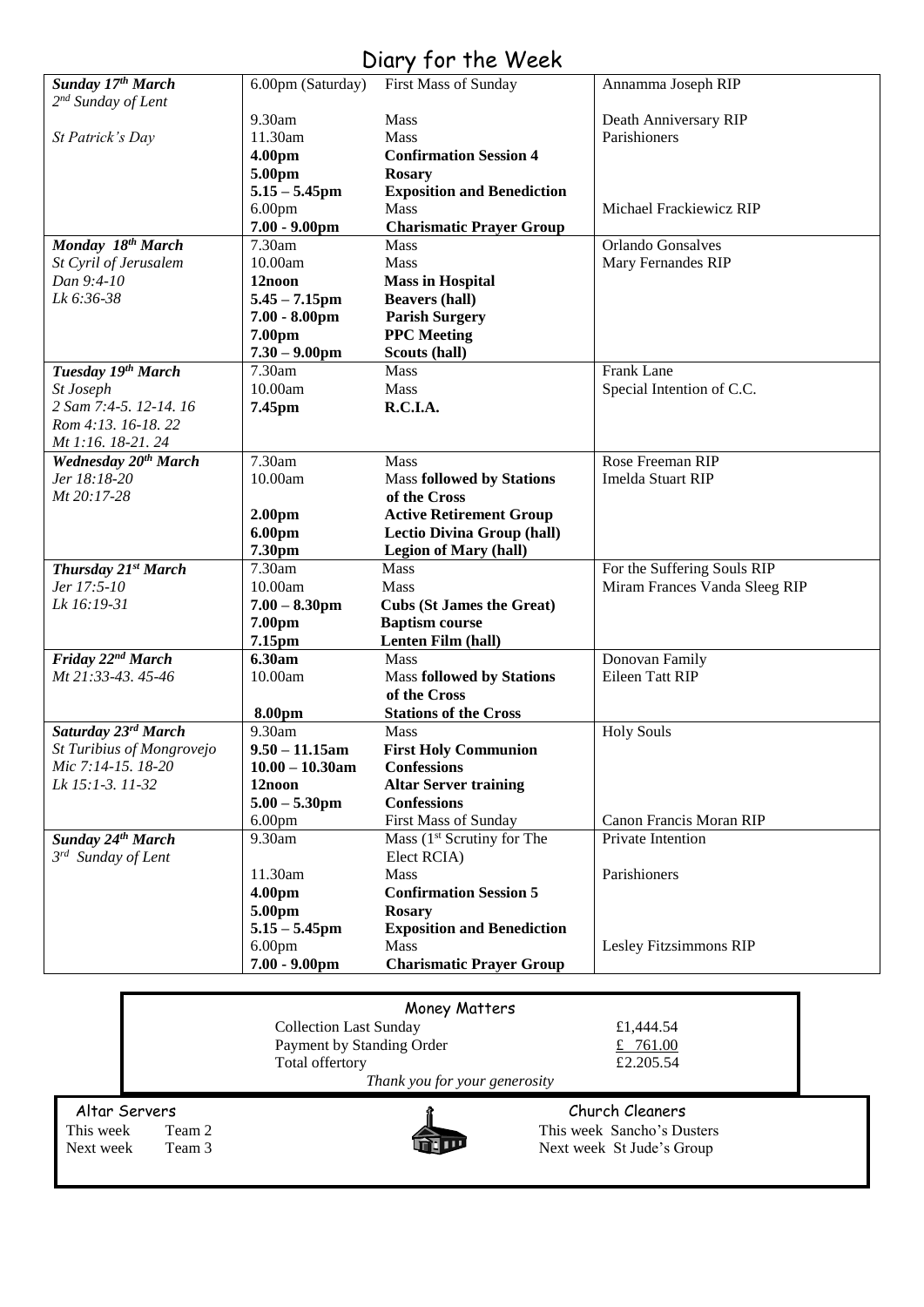### St. Andrew's Parish Notices

#### **TEA/COFFEE AFTER SUNDAY 9.30AM MASS**

Please do go along to the hall after every 9.30am Sunday Mass where tea/coffee and cakes are always served. All are most welcome.

#### **400 CLUB**

February winners: No: 12 - Richard & Evelyn Palmer - £20 No: 50 - Maria Nagamootoo - £10 No: 121 - John & Sheila McEneaney - £10

March winners: No: 99 - William Booth - £20 No: 54 - Lena Ellis - £10 No: 20 - Frances Gilbert - £10

#### **LENT 2019**

#### **Lenten Masses in Croydon University Hospital**

There will be Mass every Monday during Lent at 12noon in the Hospital Chapel. All are most welcome.

#### **Stations of the Cross**

Fridays 10.30am Stations of the Cross (led by parishioners) and at 8.00pm (led by different Parish groups) and also after 10am Mass on Wednesdays (led by parishioners).

#### **Friday Masses**

During Lent please note that our usual 7.30am Mass will be at **6.30am** on Fridays.

#### **Films of Stories from the Bible**

This year during Lent we will be showing some films of Stories from the Bible. There will be six films in total. The next one will be on Thursday 21<sup>st</sup> March showing "The Story of Jacob" starting at 7.15pm. All films will be shown on Thursdays in our hall starting with teas and coffees at 7.00pm. Please see the poster in the porch for more details.

#### **GIFT AID ENVELOPES 2019/2020**

Gift Aid envelopes for 2019/2020 will be distributed over three weekends beginning week ending 16/17, 23/24 and 30/31 March. Please collect your envelopes after each Mass. This is also a good opportunity for you to sign up if you are not already in the scheme. The Gift Aid Scheme allows the parish to claim 25p tax back from HMRC for every £1 you donate. It will not cost you any extra. The only requirement is you must be paying UK tax. For further details please contact Albert Tang, contact details on the back of the newsletter.

#### **GHANAIAN COMMUNITY MEETING**

The group will be meeting on Sunday  $24<sup>th</sup>$  March after the 11.30am Mass in the hall.

#### **CELEBRATION FOR THE FEAST OF ST GEORGE: SATURDAY 27TH APRIL**

The Social Committee will have a celebration for the feast of St George, Patron Saint of England, on Saturday, 27<sup>th</sup> April, the Saturday after Easter. It will commence at 7.00 for 7.30pm and will start with a glass of Mead followed by a three course meal. Adults - £10.00, children under the age of 10 - £5.00. Tickets will be on sale after all weekend Masses from this weekend. There will be music, a licensed bar and a raffle.

#### **FRIENDS OF THE HOLY FAMILY**

An invitation to all our families, young adults and children, please join us on Saturday 6<sup>th</sup> April from 10.15am to 11.30am in the hall for a power-point presentation shown as a visual aid to pray the Rosary and there is also a short children's DVD on saints. All are most welcome.